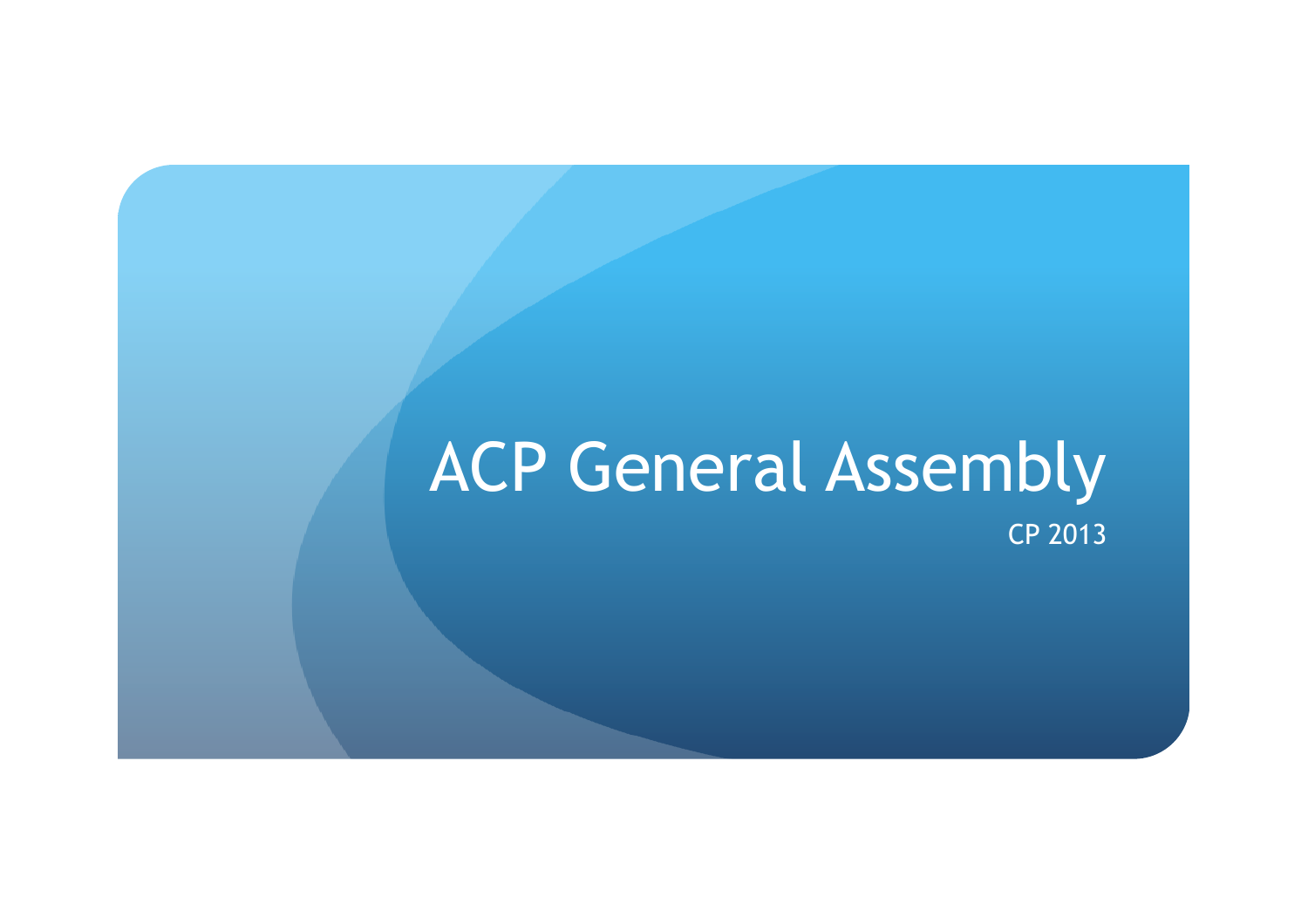## Agenda (17:15-18:45)

- President's report
- Treasurer's report
- Presentation of CP 2014
- Presentation of CP-AI-OR 2014
- Open Discussion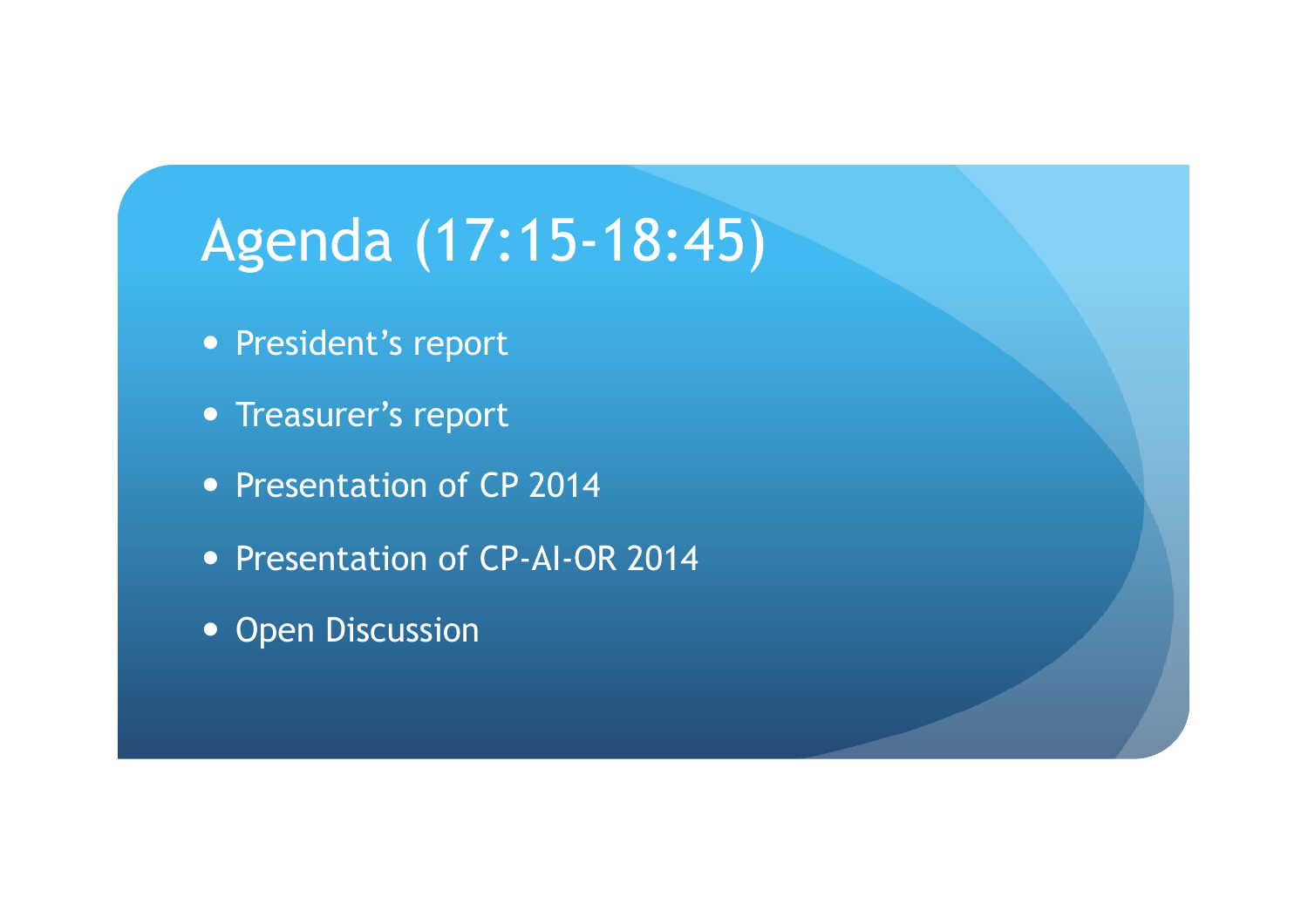# ACP President's Report

Helmut Simonis, CP 2013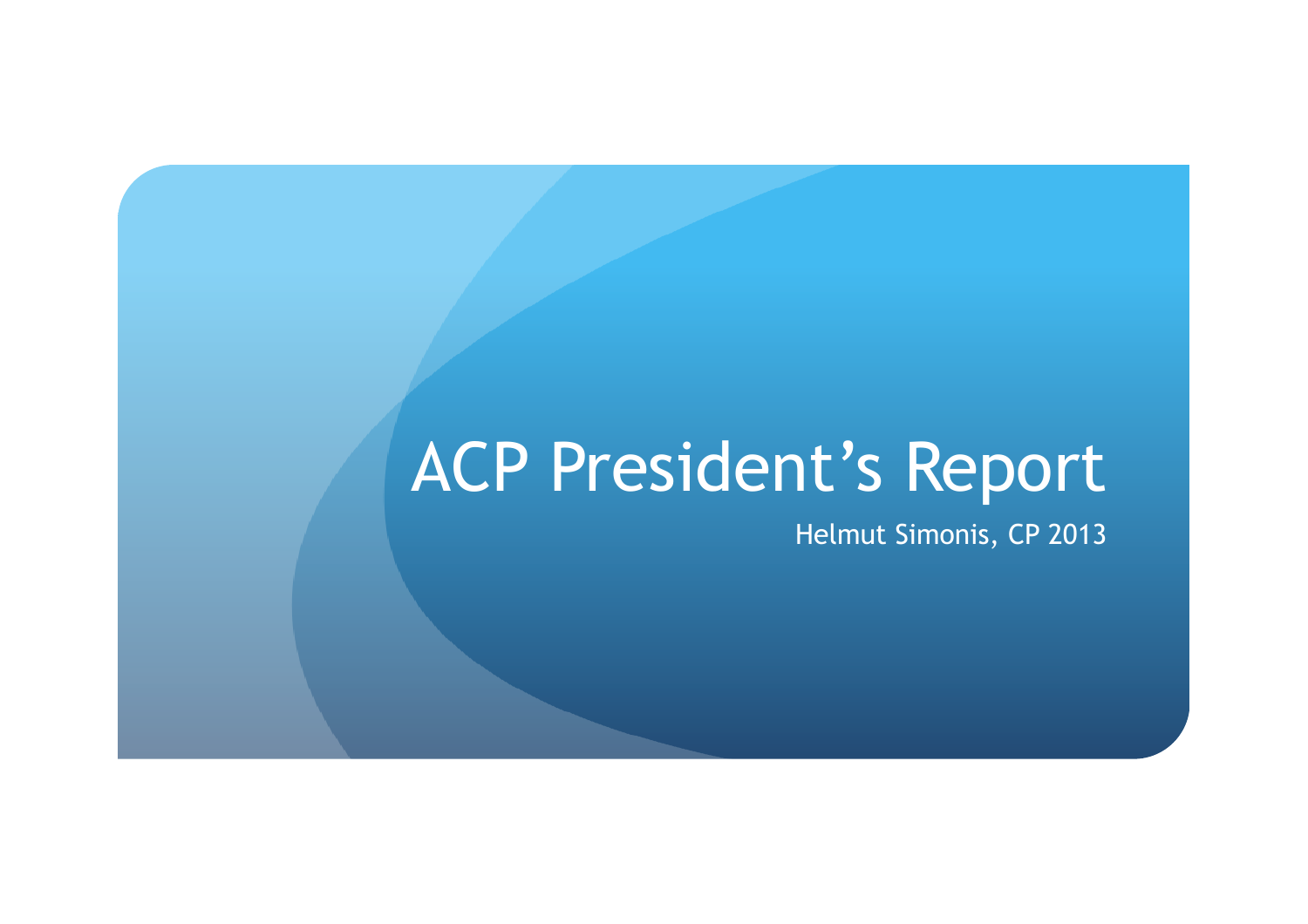### Executive Committee

- Yves Deville 2011-2014
- Pierre Flener 2013-2016 (Conference Coordinator)
- Willem-Jan van Hoeve 2013-2016 (Secretary)
- Thomas Schiex 2011-2014 (Treasurer)
- Helmut Simonis 2011-2014 (President 2013-2014)
- **•** Guido Tack 2013-2016
- Roland Yap 2011-2014
- Barry O'Sullivan (Past President, non-voting)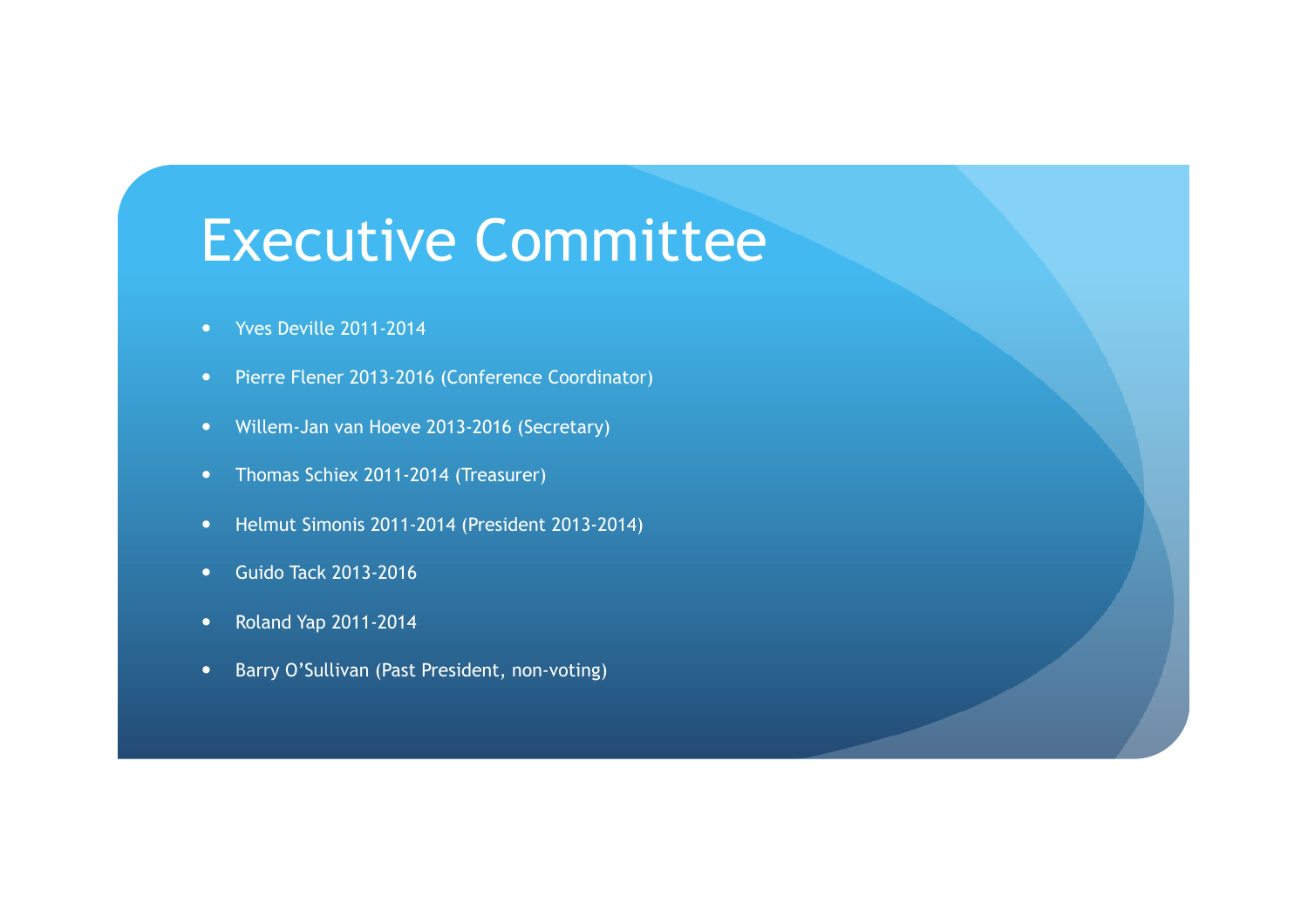## Thanks to former EC Members

- Jimmy Lee (Secretary)
- Peter Stuckey
- John Hooker
- Barry O'Sullivan (President)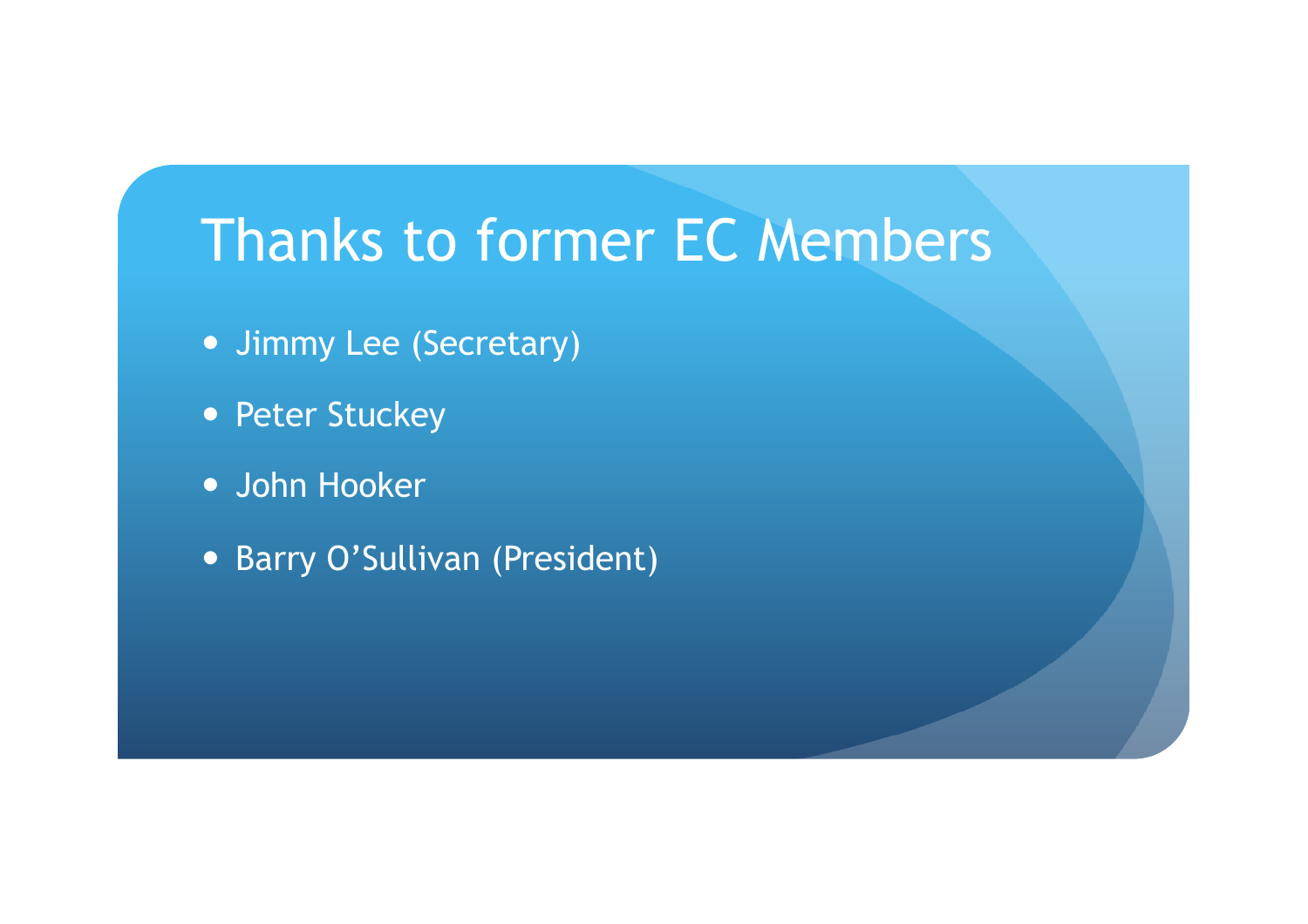### ACP Summer School 2013

- Australia, Jan 6th-11th, 2013
- Chair
	- Toby Walsh
- Local Organizers
	- Phil Kilby, Peter Stuckey, Abdul Sattar Sylvie Thiebaux, Pascal Van Hentenryck, Mark Wallace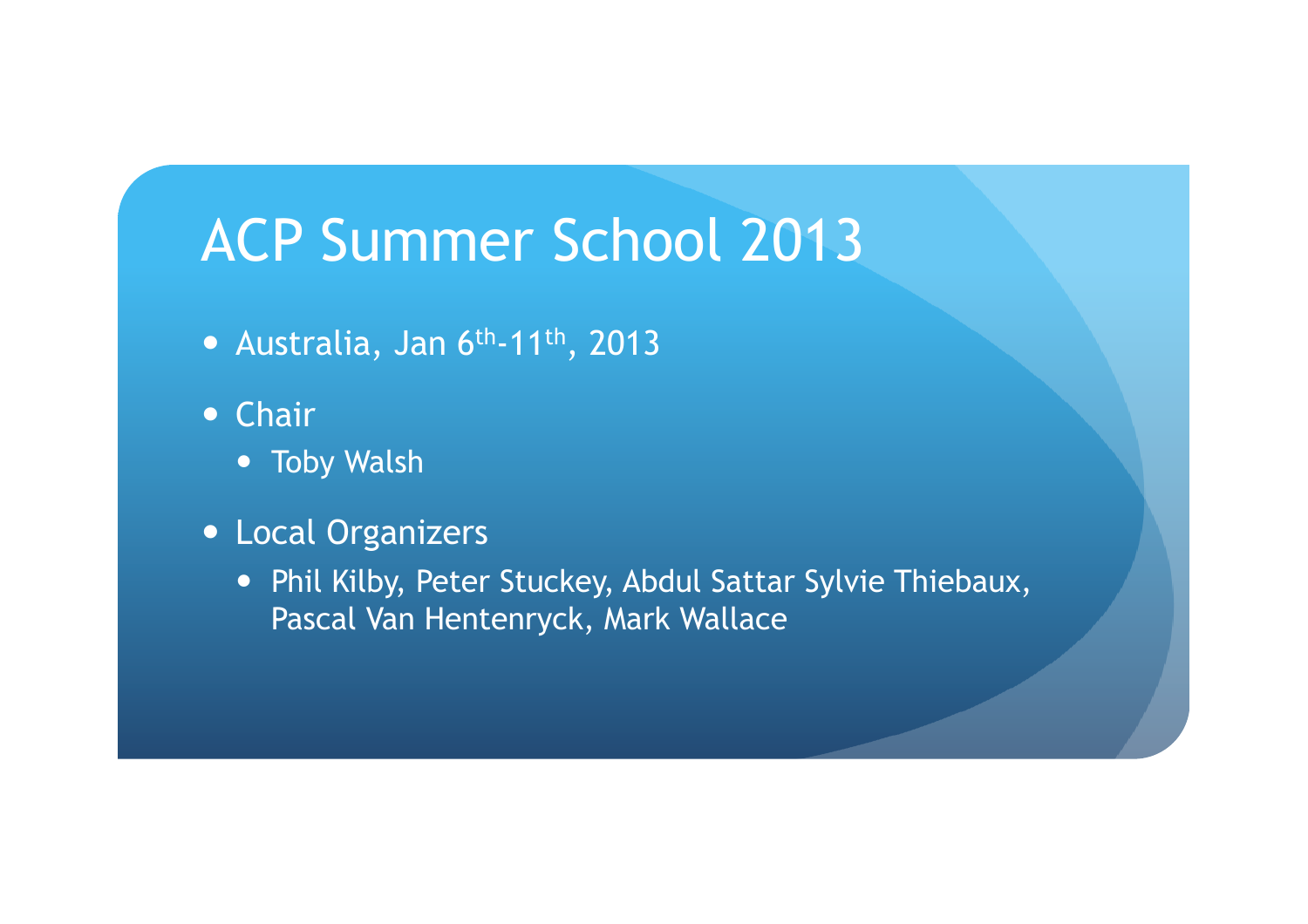### ACP Summer School 2014

- No response to Call for Proposals
- Volunteers welcome!
- We are actively looking for locations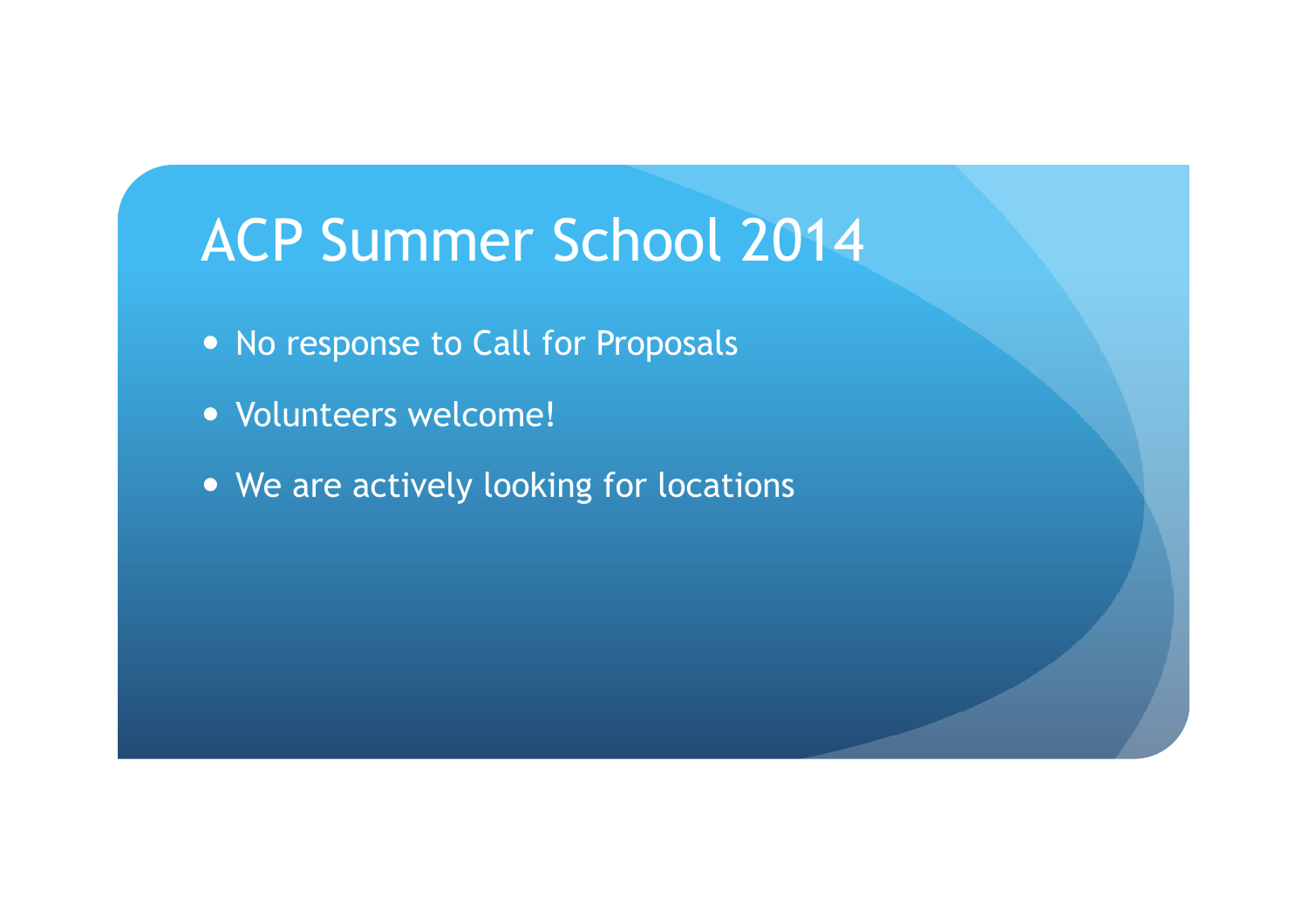## CP 2013

- Uppsala, September 2013
- Conference Chairs
	- **Mats Carlsson**
	- Pierre Flener
	- **•** Justin Pearson
- Programme Chair
	- Christian Schulte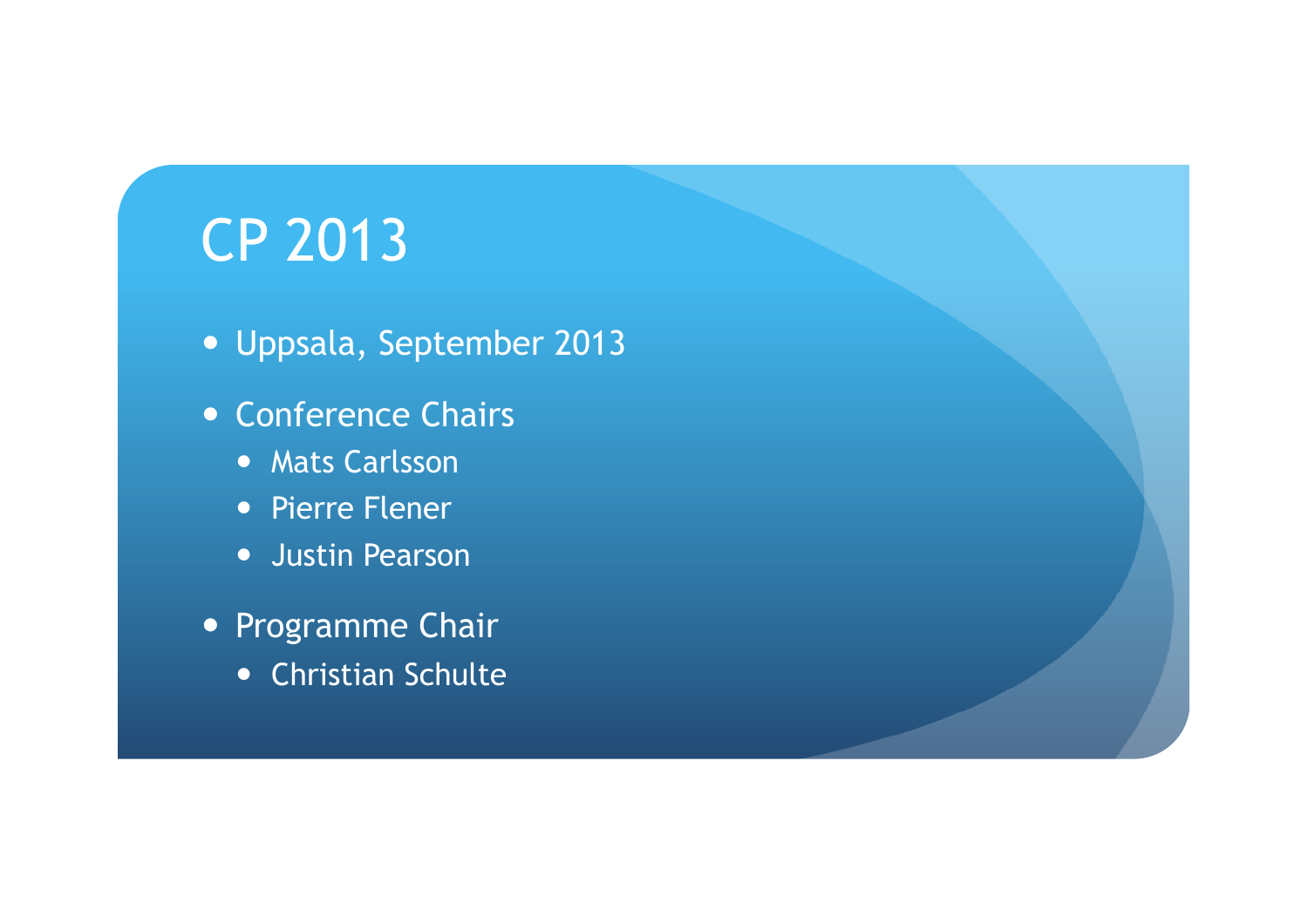#### New: Alternatives for Proceedings

- Electronic version of proceedings for all participants
- Hard-copy only available at extra cost
- Decision at registration time
- Lowers registration fee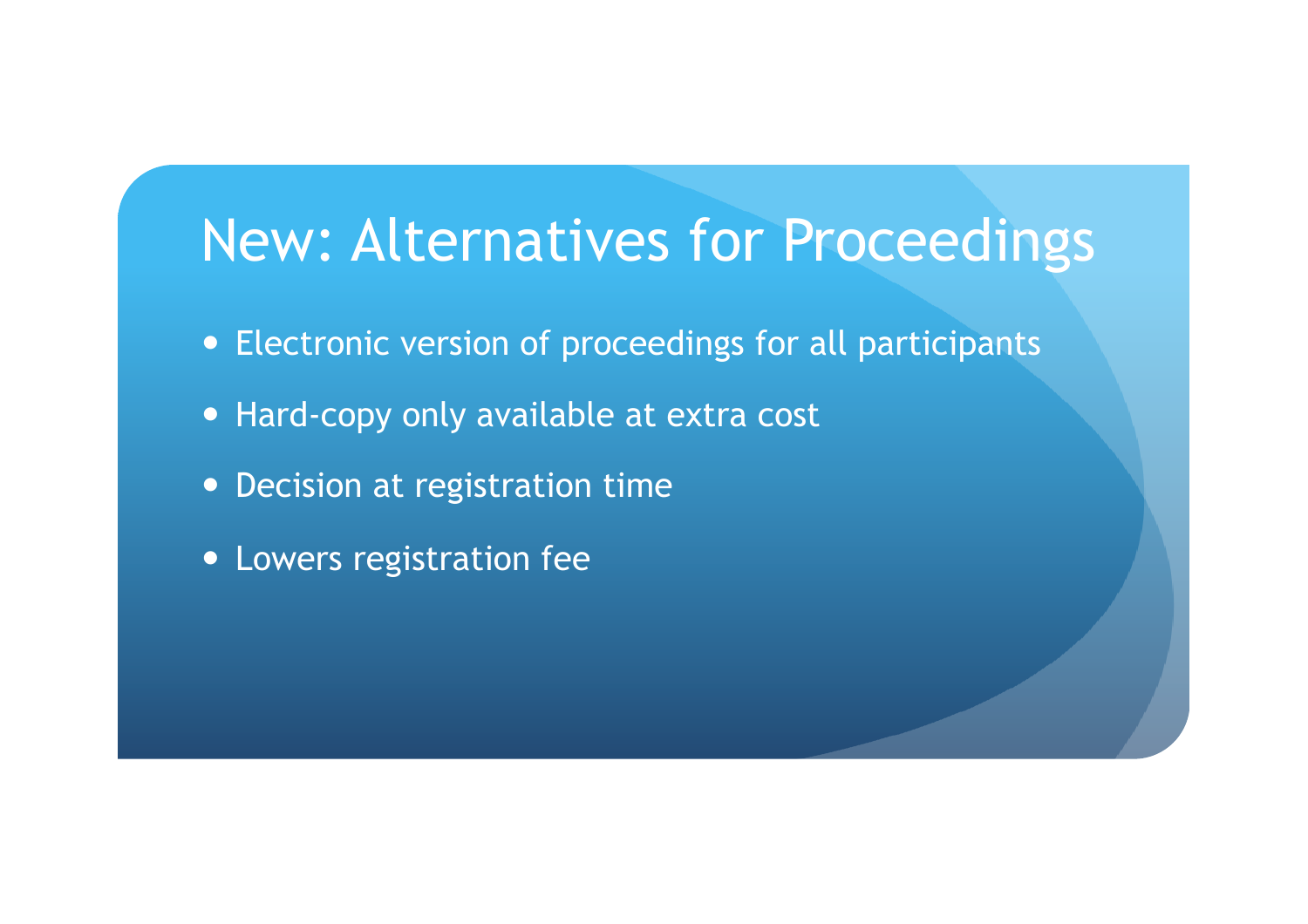## CP 2014

- September 2014
- Conference Chairs
	- **v** Yves Deville
	- Christine Solnon
- Programme Chair
	- Barry O'Sullivan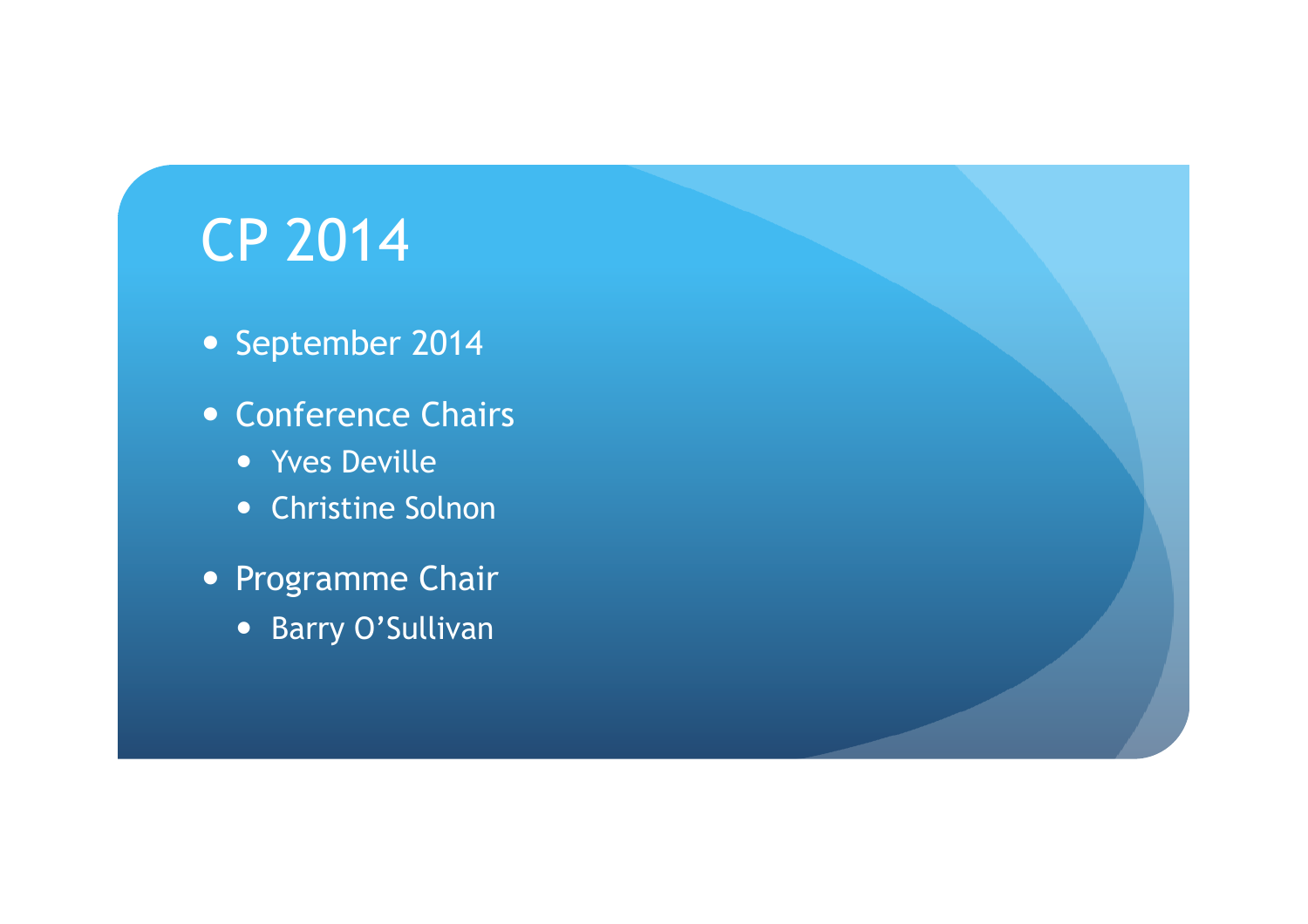#### ACP Research Excellence Award 2013

- Awarded to
	- **•** Jean-Charles Régin
- Proposed by
	- Michel Rueher, Laurent Perron, Pierre Schaus
- Selection Committee
	- Alan Mackworth (ACP Research Award 2009)
	- Patrick Prosser (ACP Research Award 2011)
	- Helmut Simonis (ACP President)
	- Willem-Jan van Hoeve (ACP Secretary)
	- Christian Schulte (CP 2013 Programme Chair)
- Many thanks to all participants (proposals, letters of support, selection)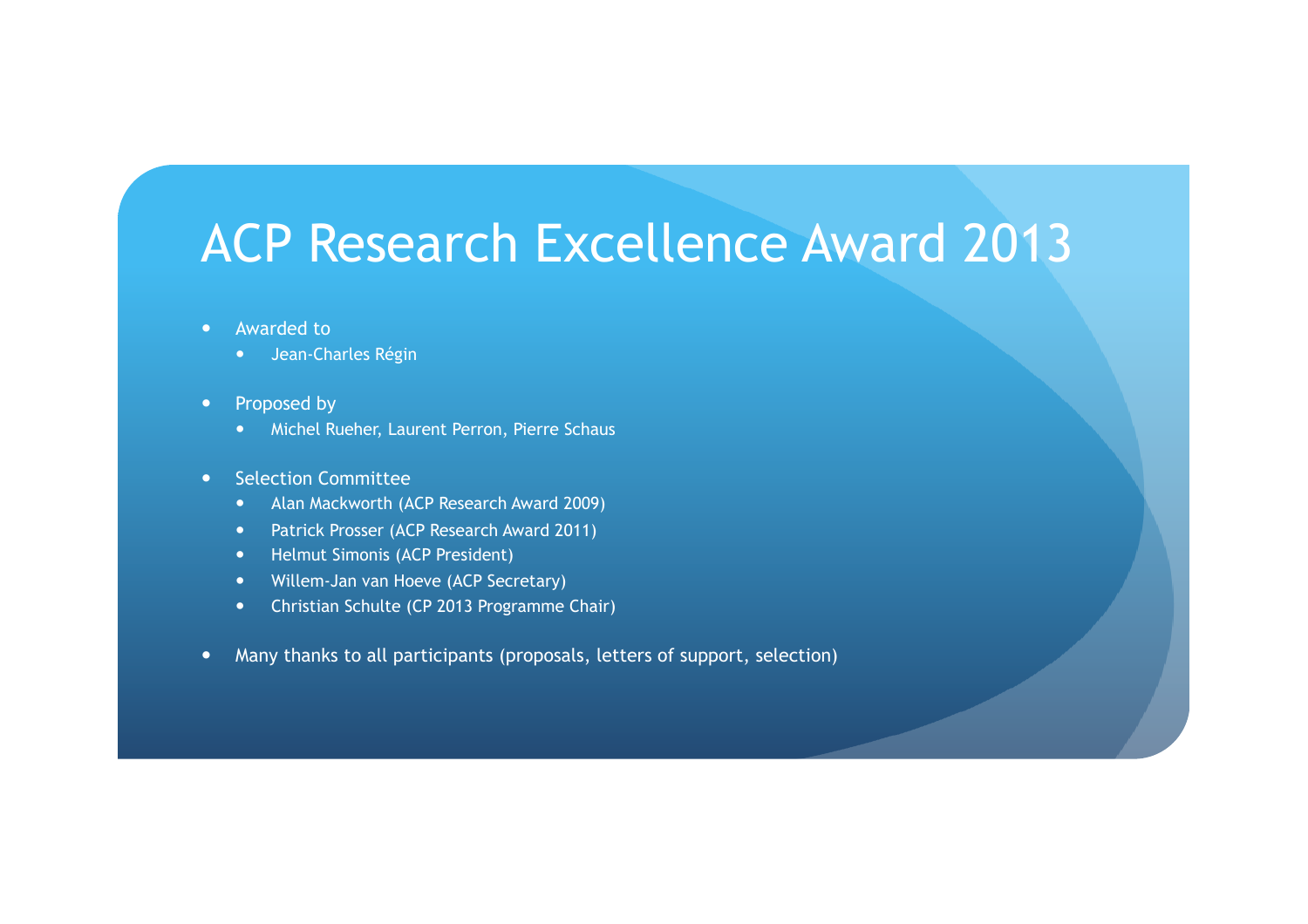#### ACP Doctoral Research Award 2013

- Highly Competitive
- Awarded to: Tias Guns (KU Leuven, Belgium)
- Honourable mention: Justin Yip (Brown University)
- Selection Committee
	- **Mark Wallace**
	- Gilles Pesant
	- Willem-Jan van Hoeve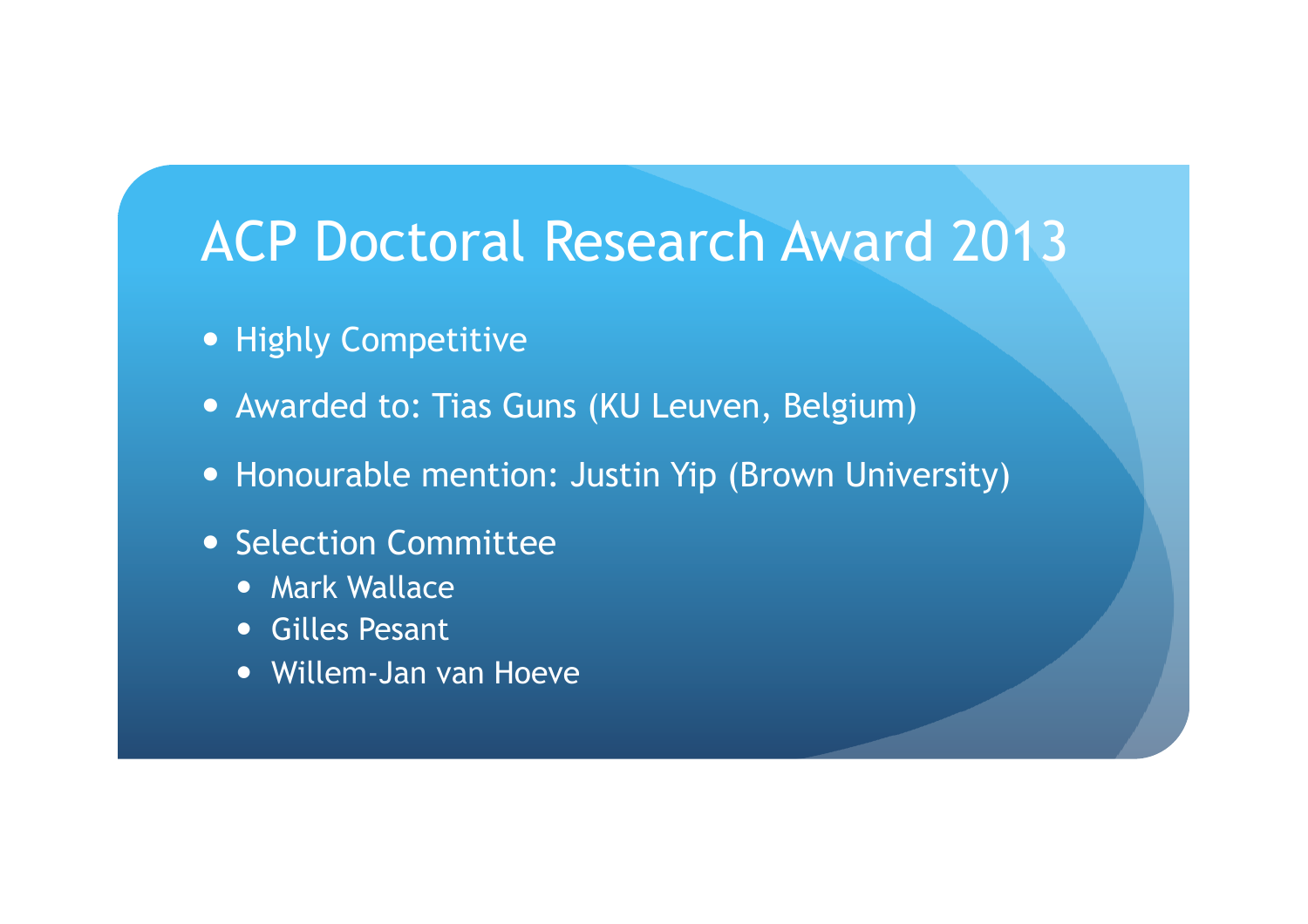### Award Presentation

- Thursday 10:30-12:00
	- Talk by Jean-Charles Regin
		- Simple Solutions for Complex Problems
	- Talk by Tias Guns
		- Declarative Pattern Mining using Constraint Programming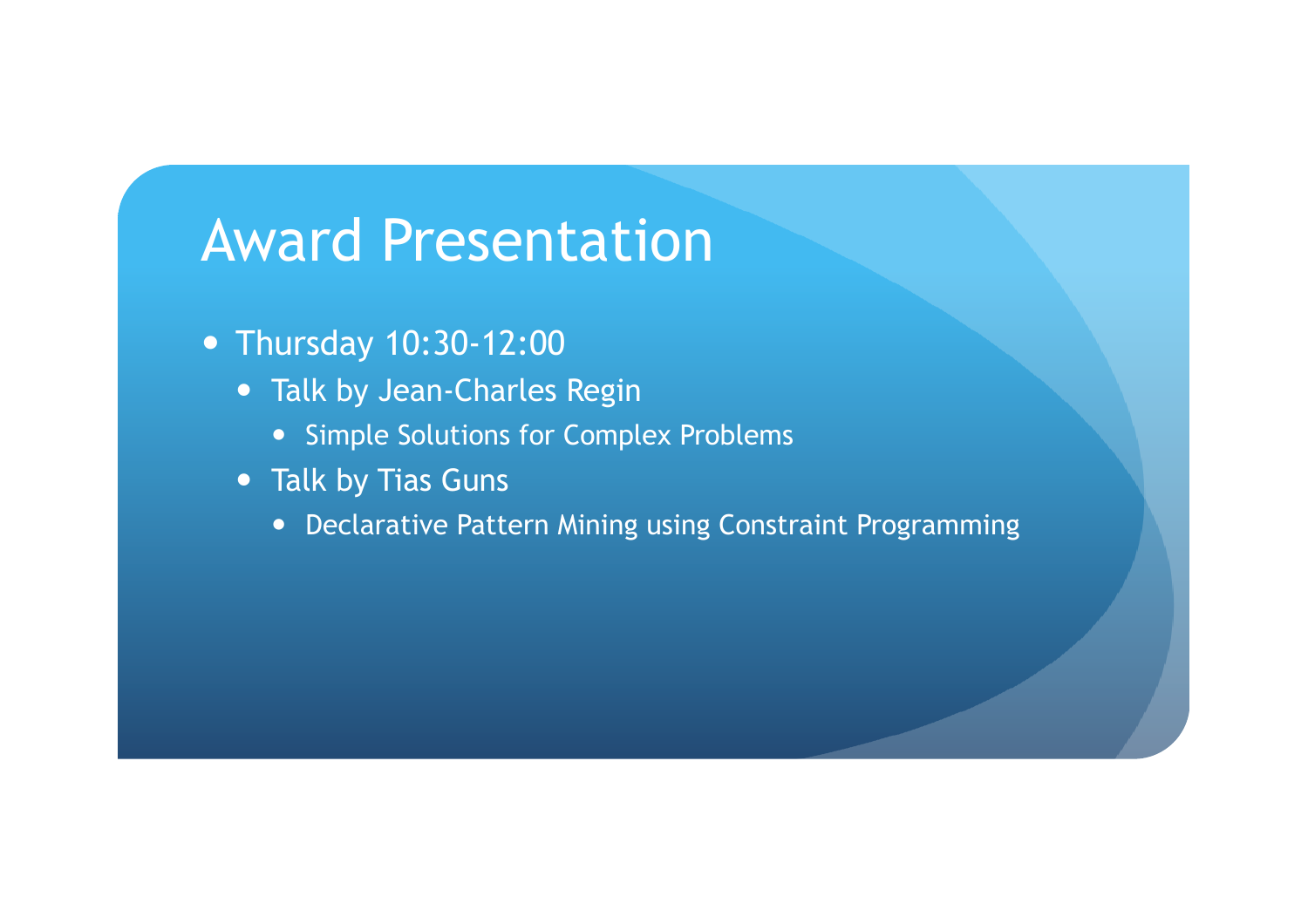### CP News

- Change of Editors
	- **•** Toby Walsh
	- Jimmy Lee
	- Eric Monfroy
- Many thanks for years of service!
- New team being built
	- **Guido Tack**
	- Volunteers welcome!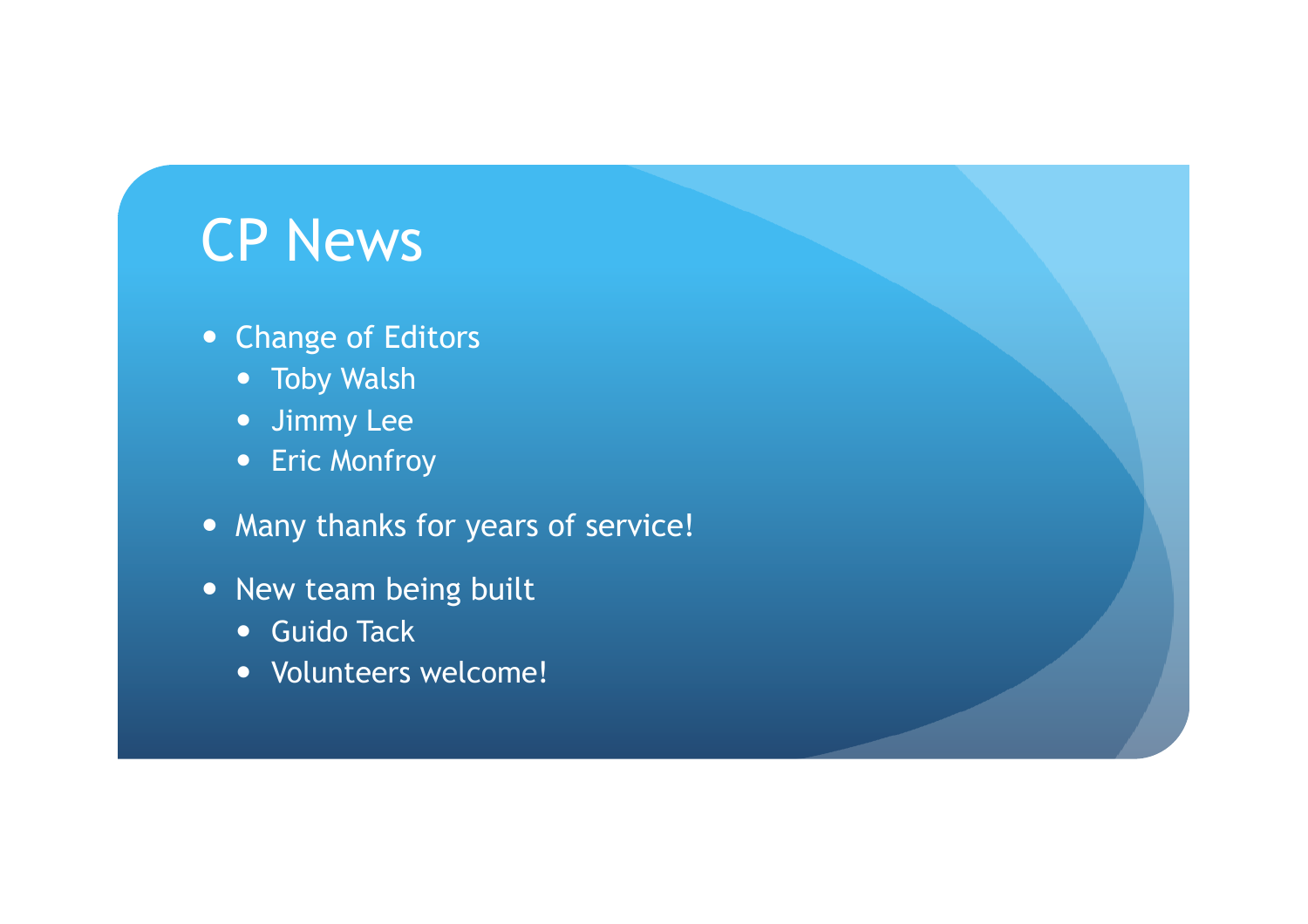### ACP Website

- Unavailable beginning of 2013
	- Successful attack on server
	- Rebuild of content from scratch on new platform
	- Certification by computing centre of UCC
	- Volunteer effort
		- Peter MacHale
		- David Devlin
	- All missing data should be available again
	- We need more help to make site more interactive and interesting: Can you help?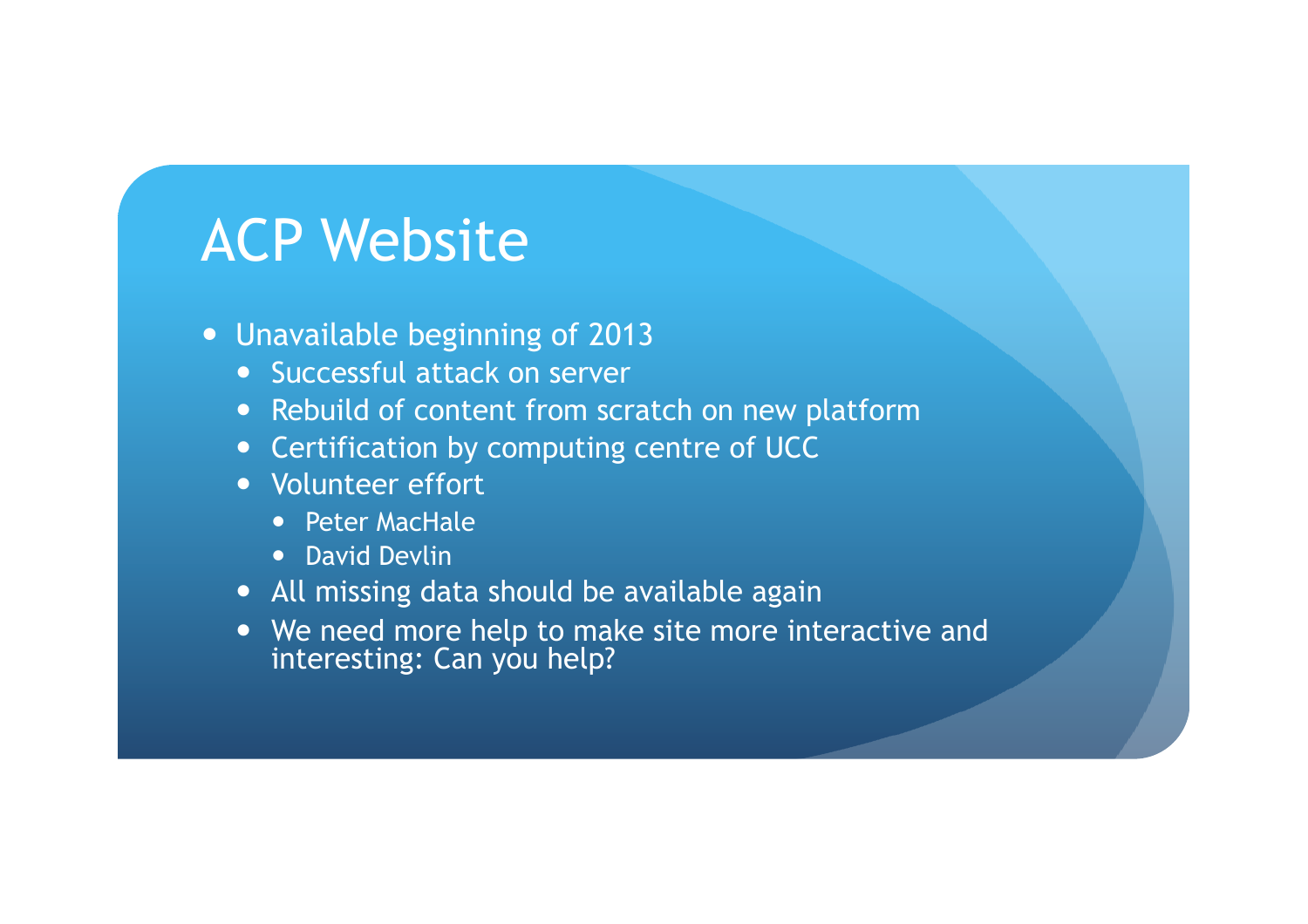#### Membership Drive

- Are you an ACP member?
	- Currently 154 registered members
	- Talk to Willem if you are not sure
- Please register on ACP website (http://4c.ucc.ie/a4cp/)
- No automated registration when attending conference
- Reminders for renewal sent per email
- Important for voting in EC election next year!